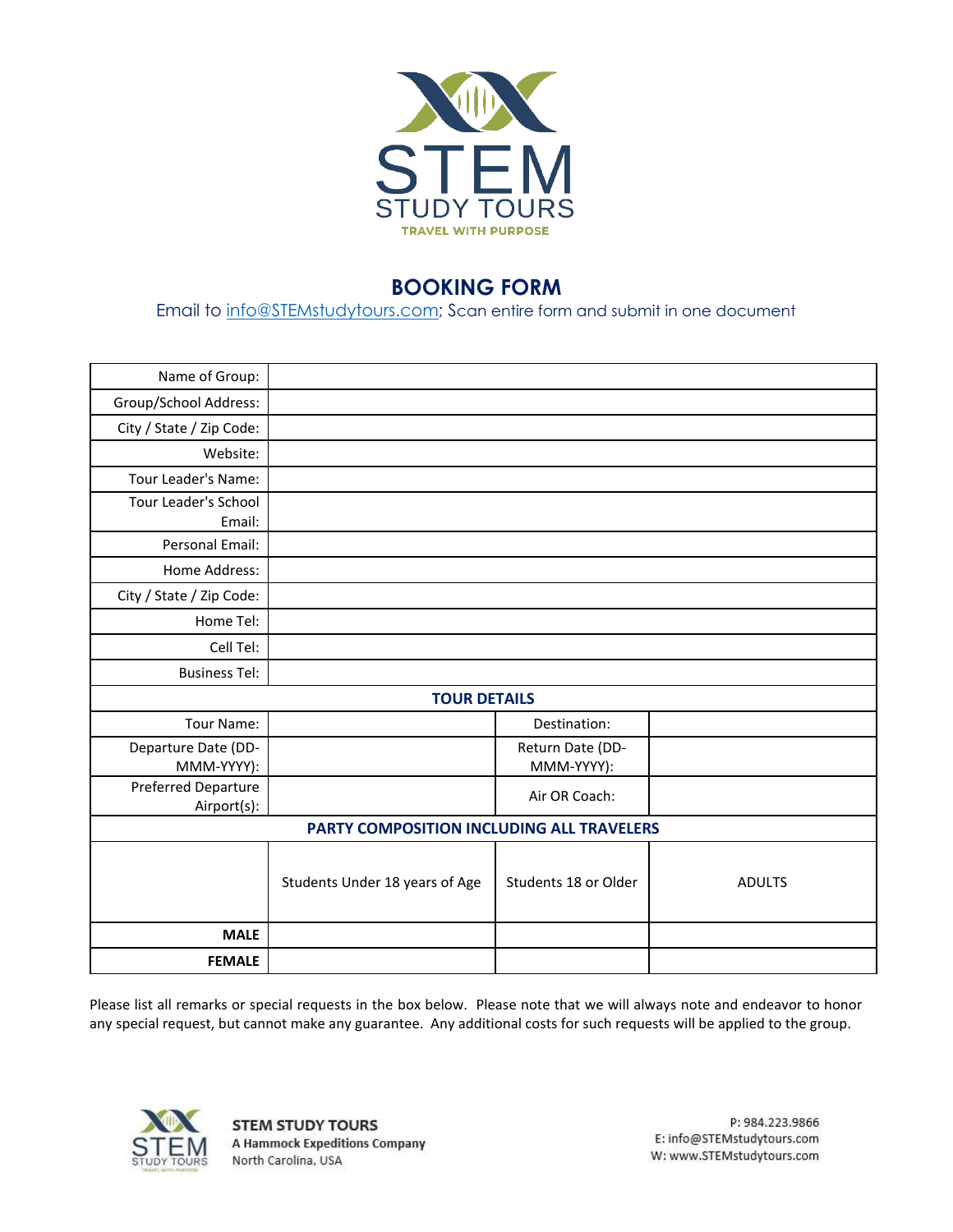(type here; expand it needed)

|                     | I have read the Booking Terms & Conditions, been given a copy of the payment |
|---------------------|------------------------------------------------------------------------------|
| <b>Initial Here</b> | schedule, and understand the due dates required for documents.               |

I certify on behalf of the members of the party referred to on this form, by whom I warrant I am authorized to make this booking, that I agree to the BOOKING CONDITIONS and the CONDITIONS OF INSURANCE & WAIVER set out in the below notices and that our booking is made upon and subject to those terms. I also understand that my typed 'electronic signature' below equates to a full written signature and by typing my name and date, implies full agreement to the terms and conditions as stated and constitutes a legal contract.

| Signature: |  |
|------------|--|
| Date:      |  |

## BOOKING TERMS & CONDITIONS

- A. **TO MAKE A BOOKING:** All bookings are made with STEM Study Tours, hereafter referred to as 'the Company'. (i) No contract exists until the Company has received and acknowledged the signed Booking Form and the initial deposit required. The acknowledgement will take the form of a confirmation accepting your booking and acknowledging receipt of first deposits; and it is then that a binding agreement will exist between us. It is in both your and the Company's interests that you carefully study the contents of the booking conditions as your signature on the Booking Form represents an acceptance of the contract as therein detailed. (ii) Governing Law: This Agreement shall be governed by and construed in accordance with the laws of the State of North Carolina.
- B. **PAYMENT:** (i) To secure your booking, the Company must receive your deposits as follows: Deposits: First deposit of \$300 per paying passenger and the signed Booking Form, followed by a second deposit of \$300 per paying passenger due within 60 days of the first deposit. If from time to time airlines require immediate payment and/or deposits to secure available seats for your group, it may be necessary to require further deposits from the group. Exact amounts will be discussed with the Tour Leader. (ii) All deposits paid are non-refundable except in the circumstances detailed in Paragraph E (ii) below. (iii) Final payments must be made prior to 13 weeks before departure. The full amount outstanding must be paid within 12 weeks of departure, in order that your itinerary/confirmations may be sent to you approximately 2 weeks before your scheduled date of departure. (iv) If any payments are not received on the due date, the Company reserves the right, at any subsequent time before departure, to cancel the booking and retain all deposits paid and/or to levy penalty charges of \$10 per person per 7-day period or part thereof by which the payment is delayed.
- C. **PRICES:** If monetary exchange rates are necessary, they will be quoted on the current rate as of the day the Booking Form was returned. Prices quoted that include air requirements are based upon fair-market assumptions of flight rates. After receipt of your first deposits, the Company will engage in air cost negotiation. If air costs exceed what has been included as a fair-cost assumption, the Company reserves the right to increase the quote to meet the additional air fees. At this time, you have the right to authorize the Company to proceed with the increased air fees included, to cancel within 7-days with no penalty and all payments returned, or to elect to purchase the ground package only and facilitate flight arrangements independently. The Company guarantees that once you have booked your package and air rates have been confirmed, the price will not be changed, except in the event that you make changes to your tour, to the numbers traveling or the composition of your party, or to any specific requirements thereof, or in the circumstances described as: Changes in transportation costs, including



**STEM STUDY TOURS** A Hammock Expeditions Company North Carolina, USA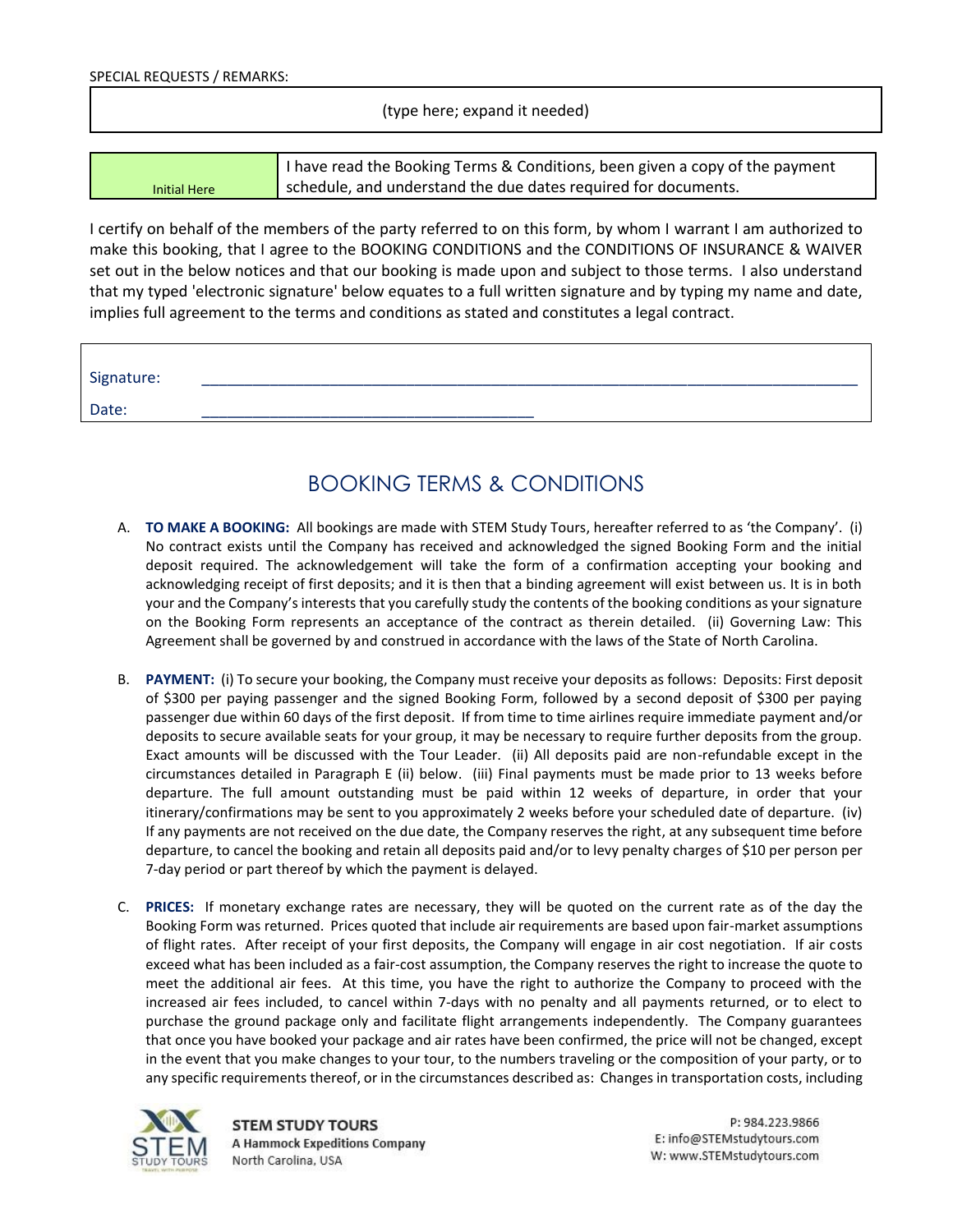the cost of fuel, dues, taxes or fees chargeable for services such as landing taxes or embarkation or disembarkation fees at ports and airports, or changes in the exchange rate applied to your tour, which mean that the price of your travel arrangements may change after you have booked. However there will be no change within 30 days of your departure. **Please be advised that as a general assumption, fees quoted do not include baggage fees applicable for airlines**. Once your airline has been confirmed, the Company will advise if additional fees will be required for baggage. Any/all baggage fees will be required to be paid independently upon checking in at the airport. Baggage fees will be required for outbound as well as inbound legs of your journey.

D. **CANCELLATIONS & AMENDMENTS:** The Company is required to pay all suppliers well in advance of your tour date. All suppliers have their own cancellation policies, which apply to your booking. Should a cancellation become necessary, please inform the Company immediately in writing and request a written confirmation of your cancellation. Upon receipt, the Company will follow industry procedures for any applicable refunds as outlined in the supplier's terms and subject to their review. If you are entitled to a refund, please note that the supplier is responsible for this refund, not the Company. Generally, flight tickets, hotel reservation and other items provided for the travel cannot be refunded if they are partially used. We are not responsible for a supplier's failure to pay a refund. (i) Any cancellations or amendments should be advised to the Company as soon as possible. A cancellation is effective only when received in writing by the Company from the person signing the Booking Form. In addition to the terms of our Suppliers, the following scale of cancellation charges will apply:

Period before scheduled departure within which written notification of the cancellation is received by the company:

After payment of 1st Deposit until 42 days after receipt of 1st deposit: CANCELLATION FEE: First Deposit of \$300 per paying passenger

Between 42 days and 84 days after receipt of 1st deposit: CANCELLATION FEE: First and Second Deposits of \$600 per paying passenger

Between 84 days after receipt of 1st deposit until 70 days before departure: CANCELLATION FEE: 50% of the total invoiced price of tour

70 Days until 21 days before departure: CANCELLATION FEE: 75% of the total invoiced price of tour

21 Days before departure until departure day: CANCELLATION FEE: 100% of the total invoiced price of tour.

**IMPORTANT**: Finance handling fees, including credit card processing fees, are non-refundable at any time. These fees (generally 5%) are extracted prior to compilation of any cancellation fees.

Note: You may be able to claim on your travel protection policy if your cancellation falls within the terms of the policy. For this reason we strongly recommend 'Cancel for Any Reason' travel protection.

Other Fees: (ii) At 14 weeks before departure, any amendments or substitutions that take place after this date will be subject to an administrative fee of \$25 per amendment. (iii) Substitution of party members is permitted up to 90 days prior to departure without incurring cancellation charges, although any charges levied by airlines in respect of amendments or ticket re-issues will be passed on. After this date any alteration will be treated as a new booking and charges will be levied as given in the schedule above.

E. **IF THERE IS A CHANGE OF PLAN:** (i) The arrangements in published brochures/website/printed materials are made many months in advance and changes are sometimes unavoidable. Most of these changes (such as changes of flight options, coach pick-up times, routings, schedules, aircraft or coach types, or airports) are minor, but where they are significant, the Company will notify you as soon as is reasonably possible before your departure. A significant change is one that involves changing your departure date or destination, or reducing the quality of your main hotel. In the event of a 'significant change' you may decide to: (a) Continue with the booking as amended, or (b) Accept an alternative which the Company may offer to you, or (c) Cancel your booking. (ii) In certain circumstances, excepting a force majeure event, the Company may have to cancel your booking and if this should occur it would return to you all the money you have paid to it, or offer you a suitable alternative. However, it will not cancel your tour after the date when payment of the balance becomes due unless: 1) You have not paid in full, or 2) Your visit is cancelled by reason of unusual and unforeseeable circumstances beyond our control, the consequences of which could not have been avoided even if all due care had been exercised. In these cases, no compensation payments or refunds of any kind will be made.



**STEM STUDY TOURS A Hammock Expeditions Company** North Carolina, USA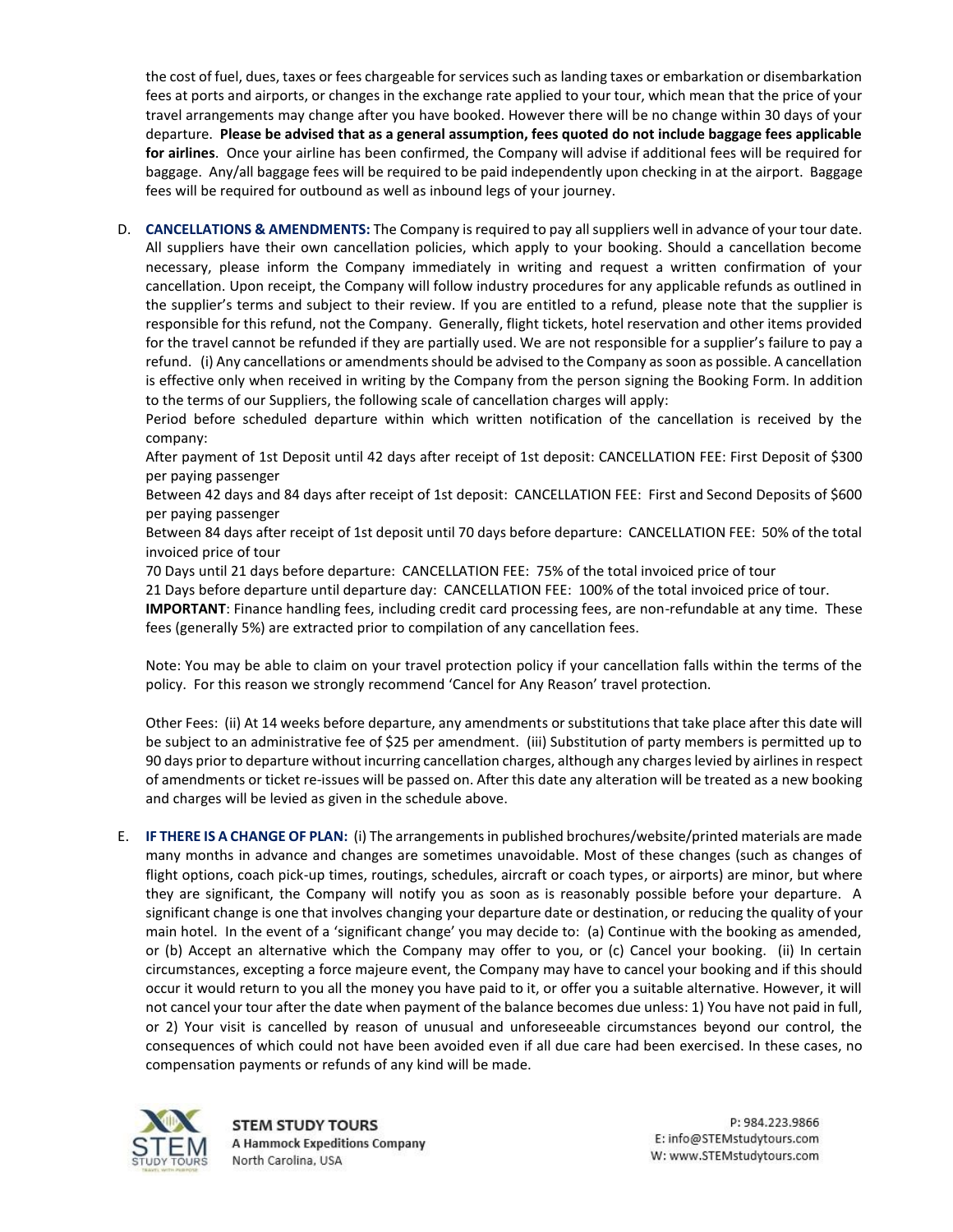- F. **FORCE MAJEURE:** We cannot accept liability, provide any refund, or pay any compensation where the performance or prompt performance of our contractual obligations is prevented or affected, or you otherwise suffer any loss, injury, death, inconvenience or damage as a result of circumstances amounting to "force majeure". "Force majeure" means any event or circumstances which we or the supplier of the services in question could not foresee or avoid. Such events and circumstances may include, acts of God, actual or threatened, war, insurrection, riots, strikes, civil action, decisions by governments or governing authority, technical or maintenance problems with transport, changes of schedules or operational decisions of air carriers, terrorist activity or the threat thereof, industrial action, natural or nuclear activity, epidemic, pandemic, illness, physical injury, quarantine, medical or customs or immigration regulation, delay, or cancellation, adverse weather conditions, fire and all similar events outside our control.
- G. **THE COMPANY'S RESPONSIBILITY:** The Company, and its employees, shareholders, agents, and representatives use third party suppliers to arrange tours, transportation, sightseeing, lodging, and all other services related to this tour. The Company is an independent contractor and is not an employee, agent, or representative of any of these suppliers. The Company does not own, manage, operate, supervise, or control any transportation, vehicle, airplane, hotel or restaurants, or any other entity that supplies services related to your tour. All suppliers are independent contractors, and are not agents or employees or representatives of The Company. All tickets, receipts, coupons, and vouchers are issued subject to the terms and conditions specified by each supplier, and by accepting the coupons, vouchers, and tickets, or utilizing the services, all customers agree that neither The Company, nor its employees, agents, or representatives are or may be responsible nor accept liability for death, bodily injury or illness or damage to any tour participant or their belongings, or otherwise, in connection with any service supplied or not supplied resulting directly or indirectly from any occurrence beyond the control of the Company. The Company assumes no responsibility or liability for any delay, change in schedule, loss, injury or damage or loss of any participant that may result from any act or omission on the part of others; and the Company shall be relieved of any obligations under these terms and conditions, in the event of any strike, labor dispute, act of God, or of government, fire, war, whether declared or not, terrorism, insurrection, riot, theft, pilferage, epidemic, illness, physical injury, quarantine, medical or customs or immigration regulation, delay, or cancellation. The Company accepts no responsibility for lost or stolen items. The Company reserves the right to refuse any participant or potential participant at its sole discretion. Should you or any member of your party have the misfortune to suffer illness, injury or death arising from an activity which does not form part of the arrangement made by the Company, the Company shall assume no responsibility. Resort Development: There are many resort destinations where development is in progress and therefore there may be building work taking pace in the vicinity of your package accommodation. The Company cannot advise you in advance of all development work taking place in your destination, however should it become aware of work taking place that will create noise or other inconvenience and in its opinion will adversely affect the overall enjoyment of your package, it will pass such information to you. Peak Package Period: All members of your party should be aware that at certain peak holiday periods, hotel destination facilities are heavily utilized and it may, on occasion, be necessary to wait longer than normal to use such facilities. If traveling abroad: The Company makes every effort to ensure your package meets your expectations and feels it important to make you aware that the general standards of hygiene, safety, public services and local amenities in countries abroad may differ from those offered in North America. It is recommended that you check with your doctor which inoculations are considered necessary for specific areas. We recommend that all passengers traveling carry a copy of their travel protection plan.
- H. **WHAT HAPPENS TO COMPLAINTS:** If you have any complaint about your activities, you are required to bring it to the attention of the relevant supplier in the first instance, and then to your resort ambassador who will make every effort to achieve a satisfactory solution. If this is not possible, you should contact our 24 Hour emergency service whose details will have been provided to you with your final documents. You should then write in upon your return (within 28 days) detailing your complaint. The Company undertakes to acknowledge any written complaint within 14 days of receipt and to write to you in full within 28 days or to explain any delay. In any event you will receive a full reply within a maximum of 56 days. The Company would expect to agree an amicable settlement of the few complaints it might receive.
- I. **TOUR LEADER RESPONSIBILITIES:** In signing the Booking Form the Tour Leader also accepts responsibility for the good conduct of all participants during the tour and warrants that at least one responsible adult will be on active



**STEM STUDY TOURS A Hammock Expeditions Company** North Carolina, USA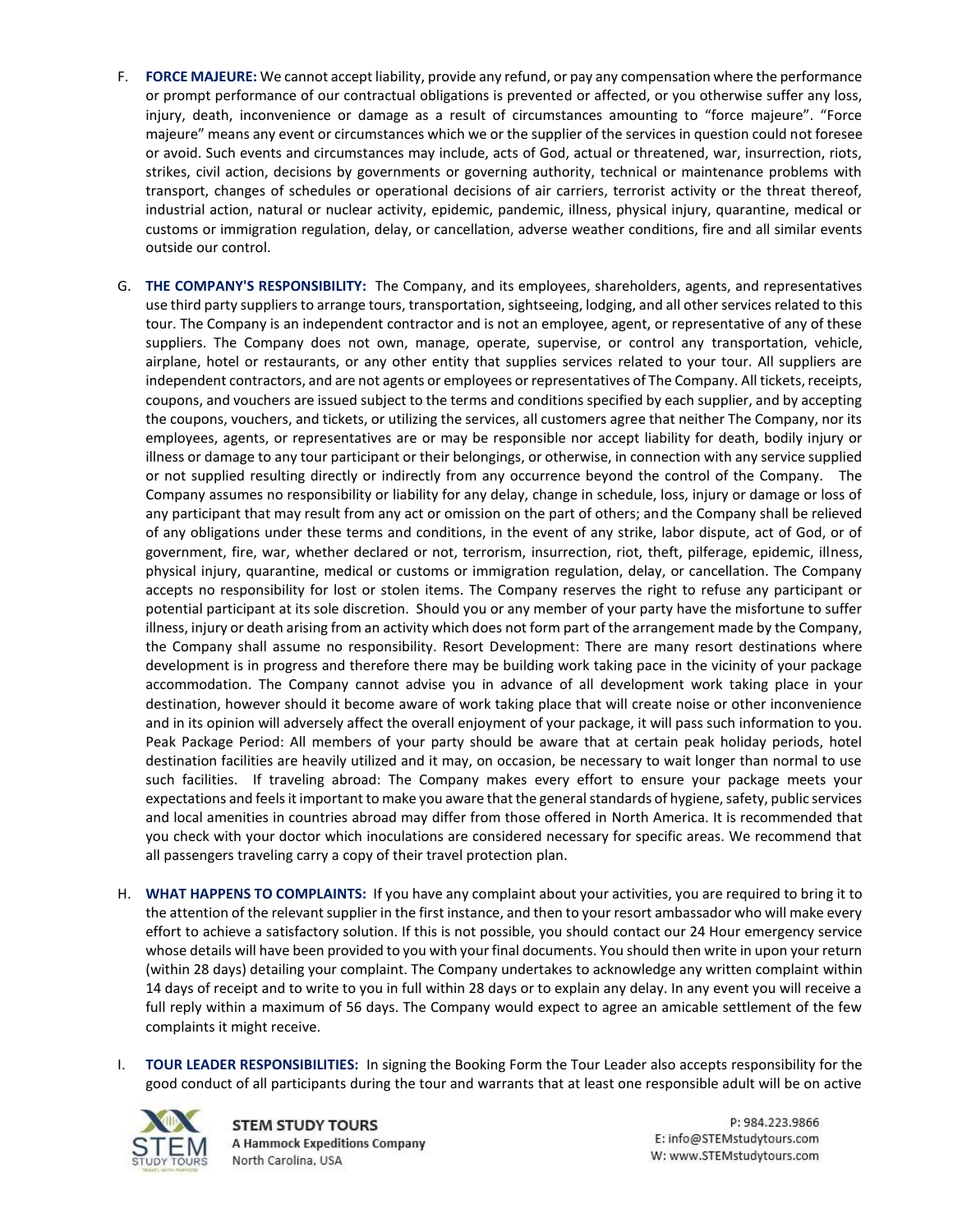duty at all times to ensure that all participants behave well. Furthermore it is the Tour Leader's responsibility specifically to ensure that: (i) No participant under 21 years of age consumes alcoholic drinks. (ii) All local laws relating to the consumption of alcohol are at all times obeyed by participants. (iii) No participant consumes alcohol to excess. No participant smokes in a hotel bedroom (or in apartments) or in any other way causes a fire hazard. (iv) Participants act in a responsible fashion during the tour and do not behave in a way likely to cause damage to property or damage or offence to other people.

- J. **ADVERTISING:** (i) Great care has been taken in the printing and production of published online product overviews to give you an accurate picture of the facilities available. If any change the Company believes will materially affect groups' enjoyment becomes apparent in any of these descriptions, it will advise each Tour Leader. There are naturally circumstances beyond its control such as festivals, local holidays, maintenance, and adverse weather conditions for which it cannot accept responsibility and for which no refund will be made. The facilities are shown in good faith and it must be appreciated that some entertainments may be restricted.
- K. **ADULT PARTY MEMBERS OF STUDENT GROUPS:** Student prices when quoted are valid and applicable for those up to 18 years of age in full time education. An adult supplement is applicable for clients who are 18 years and over at the time of travel. Should the party comprise more than 15% adults then the tour price for all members will need to be re-costed. If adults in excess of the free place ratio accompany the group, a supplementary charge is payable above the juvenile price of the tour.
- L. **MANDATORY TRAVEL PROTECTION PLAN:** Please be advised that all schools traveling are required to have a travel protection plan to protect against unforeseen circumstances such as flight delays and/or cancellations, road incidents causing delays, injury and illnesses, and other factors. All school groups are required to carry a travel protection plan. You may feel free to use your own independent carrier, or if you would prefer, we are happy to refer you to a carrier that specializes in school group travel. Either way, please understand that we will require a copy of the key pages of your group policy showing coverage prior to travel. The Company is not qualified to answer technical questions about the benefits, exclusions, and conditions of travel protection plans. The Company cannot evaluate the adequacy of the prospective insured's existing insurance coverage. If you have any questions about your travel protection, call your insurer or insurance agent or broker. We strongly recommend a travel protection plan is purchased at the time of trip sale to protect against any student cancellations you might incur. We also very strongly recommend you purchase a single group policy rather than individual policies to avoid stressful situations in case of need. Group travel insurance should include travel AND medical components. We suggest a "Cancel For Any Reason" policy is purchased to protect your parents against possible loss due to unforeseen circumstances. Declining travel protection plan coverage or failing to purchase adequate insurance could result in the loss of your travel cost and/or require more money to correct the situation. You also acknowledge that without this coverage, there may be no way to recoup any losses, costs or expenses incurred. If you choose to travel without adequate coverage, we will not be liable for any of your losses howsoever arising, for which trip protection plan coverage would otherwise have been available.
- M. **PARTICIPANTS WITH DISABILITIES AND SPECIAL DIETARY REQUIREMENTS:** Participants with disabilities are welcome and must always be accompanied by a companion capable of providing all required and needed assistance and must not require special assistance from the Company or its suppliers. Tour Leader must notify the Company of participants with disabilities in writing when booking the package and of the identity of the participants non-discounted, travel companion who will be responsible for providing all necessary assistance. Tour Leader should notify the Company if ADA accessible accommodations are needed. The Company will make all reasonable efforts to accommodate this request, but cannot be responsible if ADA accommodations are not available. Any accommodations provided will be at the sole expense of the participant requiring the accommodation. For safety and liability reasons, the Company and its representatives cannot be responsible for directly accommodating any food allergies, or dietary requirements and restrictions, and is not responsible for any issues or problems associated with the same. All scenarios and special dietary requests regarding food and drink, including allergies, or dietary requirements and restrictions, are the sole responsibility of the participant. Tour Leaders should advise the Company upon booking of any participants with special dietary requirements. While most meal establishments can offer general options, the Company cannot guarantee that options will be available. Just in case, the Tour Leader should advise any participant with special dietary requirements to pack extra



**STEM STUDY TOURS A Hammock Expeditions Company** North Carolina, USA